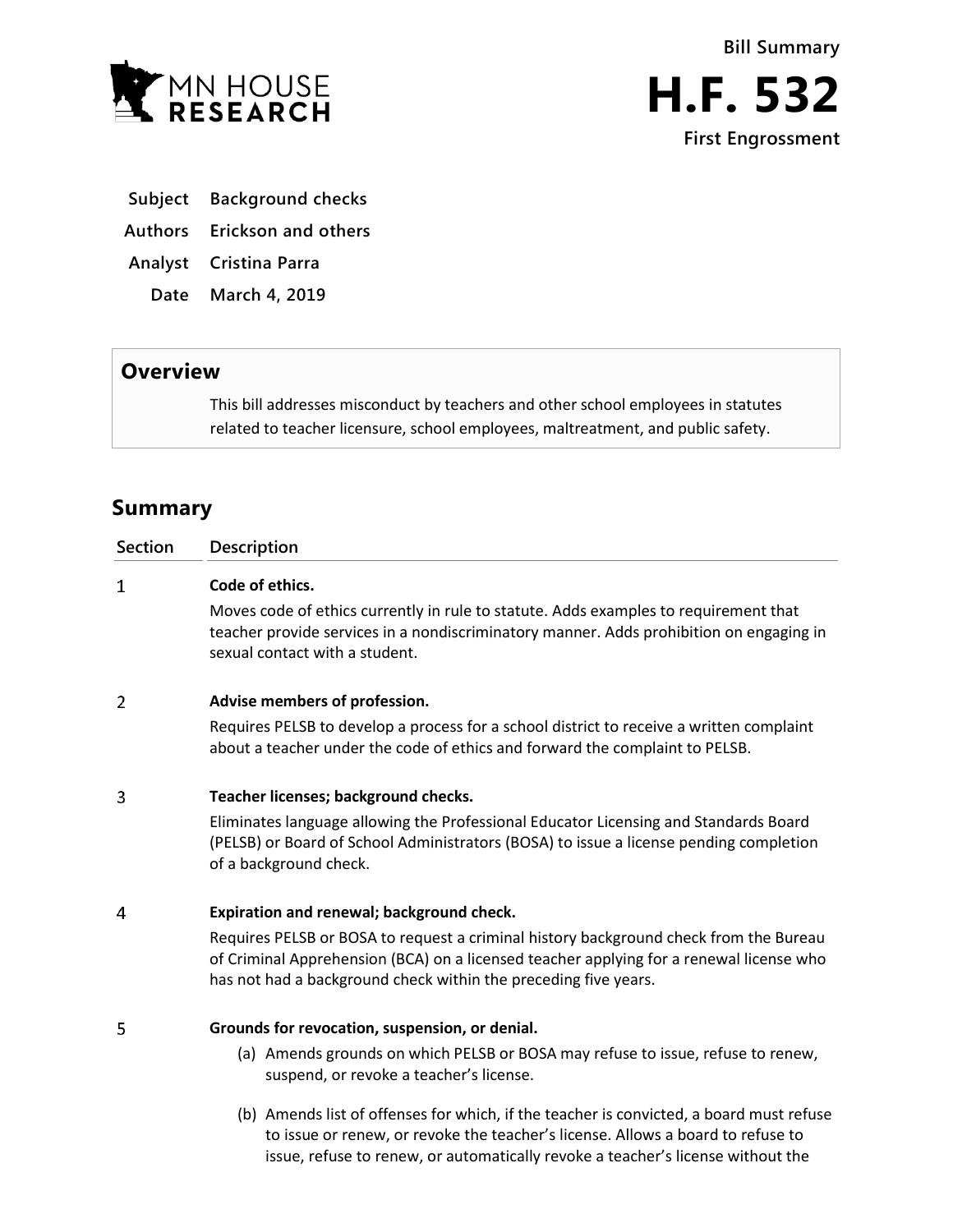## **Section Description**

right to a hearing if the teacher has received a stay of adjudication for any offense.

- (c) Allows a person whose license to teach has been revoked, not issued, or not renewed under paragraph (b) to petition the board to reconsider if the conviction is reversed or if the person receives a pardon for the offense.
- (d) Requires PELSB or BOSA to refuse to issue, refuse to renew, or revoke a teacher's license if the teacher has engaged in sexual penetration with a student enrolled in a school where the teacher works or volunteers.
- (e) Requires PELSB or BOSA to review and refuse to issue, refuse to renew, or revoke a teacher's license to teach if the teacher has been convicted of certain offenses.
- (f) Requires a decision by PELSB or BOSA to refuse to issue, refuse to renew, suspend, or revoke a license to be reversed if the decision is based on a background check and the teacher or license application is not the subject of the background check.
- (g) Allows a person to appeal a licensing action under this subdivision by filing a written request with the board, which must initiate administrative hearing procedures.
- (h) Allows PELSB or BOSA to suspend a teacher's license pending an investigation into a report of conduct that would be grounds for revocation.

#### 6 **Mandatory reporting.**

Adds BOSA to a mandatory reporting provision that applies to PELSB. Requires PELSB or BOSA to notify law enforcement authorities or the local welfare agency if the board has reason to believe a child has been neglected or physically or sexually abused.

#### $\overline{7}$ **Continuing contract teachers; immediate discharge.**

Amends grounds on which a school board must discharge a continuing contract teacher. Makes technical changes.

#### 8 **Teacher tenure; grounds for discharge or demotion.**

Amends grounds on which a school board must discharge a tenured teacher. Makes technical changes.

#### 9 **Background check required.**

Requires a school hiring authority to request a criminal history background check from the BCA on all employees every five years, unless the employee provides the hiring authority with a copy of the results of a background check conducted within the previous five years. Allows a school hiring authority to pay for the background check.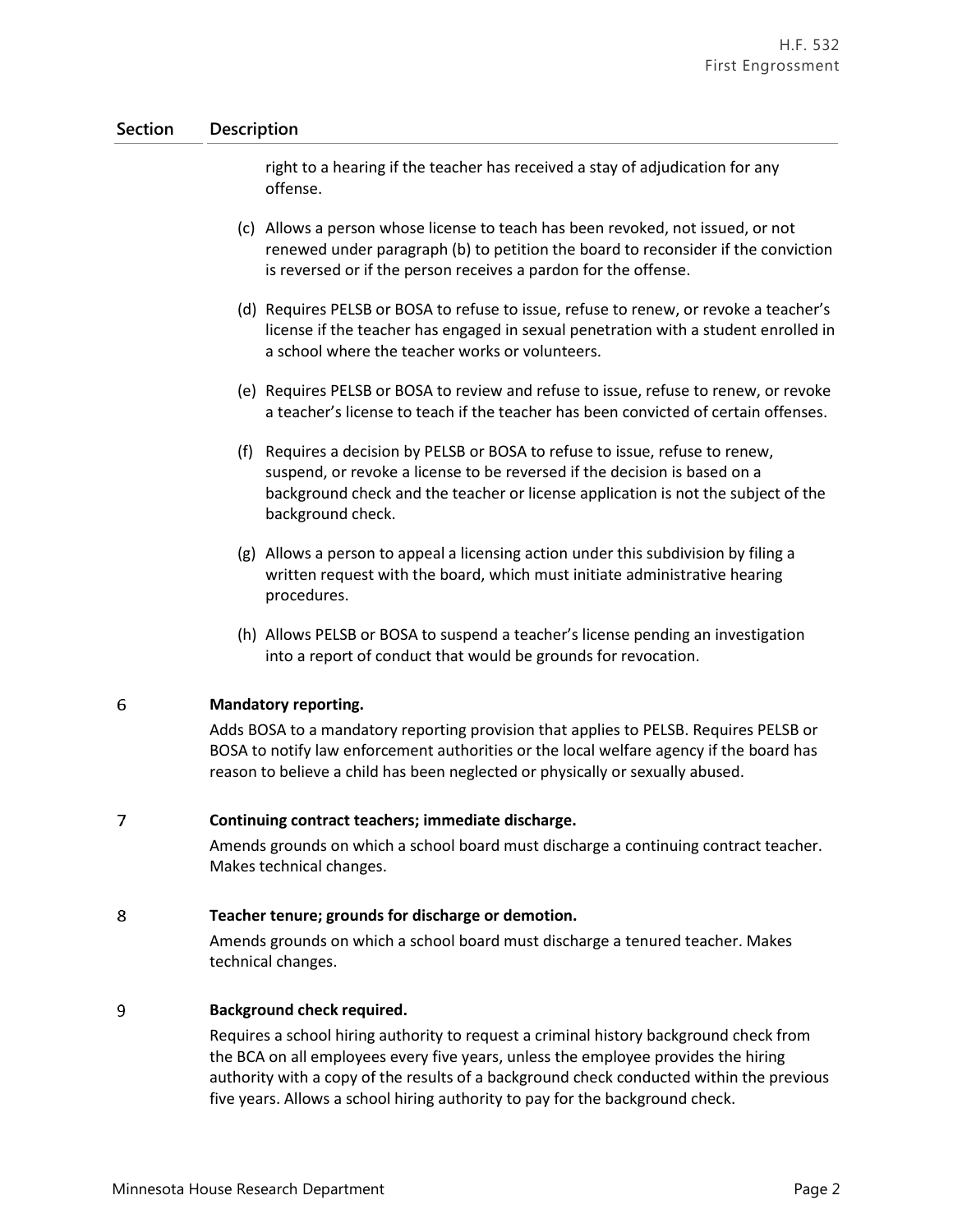## **Section Description**

#### 10 **Effect of background check or PELSB action.**

Eliminates language allowing a school hiring authority to hire a person pending completion of a background check.

#### 11 **Report by court administrator.**

Requires the superintendent of the BCA to require court administrators to report stays of adjudication for an offense that, if convicted of, would require predatory offender registration.

#### 12 **Background checks; additional disclosure.**

Requires the superintendent of the BCA to disclose stays of adjudication granted to the subject of the background check if the background check is statutorily mandated or authorized.

#### 13 **Limits of sentences.**

Requires that a stay of adjudication be reported to the superintendent of the BCA.

#### 14 **Persons mandated to report; persons voluntarily reporting.**

Adds the member of a board whose licensees perform work within a school facility to the list of mandated reporters.

### 15 **Duties of local welfare agency and local law enforcement agency upon receipt of report; mandatory notification between police or sheriff and agency.**

Requires law enforcement authorities to inform PELSB or BOSA if it receives information that one of the board's licensees has physically abused, sexually abused, or neglected a child.

#### 16 **Determinations.**

Requires the commissioner of education to inform an appropriate licensing entity that a report of maltreatment was received, the subject of the report, the date of the initial report, the category of maltreatment, the fact that maltreatment was not determined, and a summary of the reasons for the determination.

### 17 **Certified copy of disqualifying offense convictions sent to public safety and school districts.**

Requires a court administrator to send a copy of a school bus driver's stay of adjudication for various offenses to the Department of Public Safety and to the school districts in which the offender drives a school bus within ten days of the stay of adjudication.

#### 18 **Repealer.**

Repeals Minnesota Statutes, section 122A.09, subdivision 1 (requiring PELSB to adopt code of ethics in rule); and Minnesota Rules, part 8710.2100, subparts 1 and 2 (teacher code of ethics).